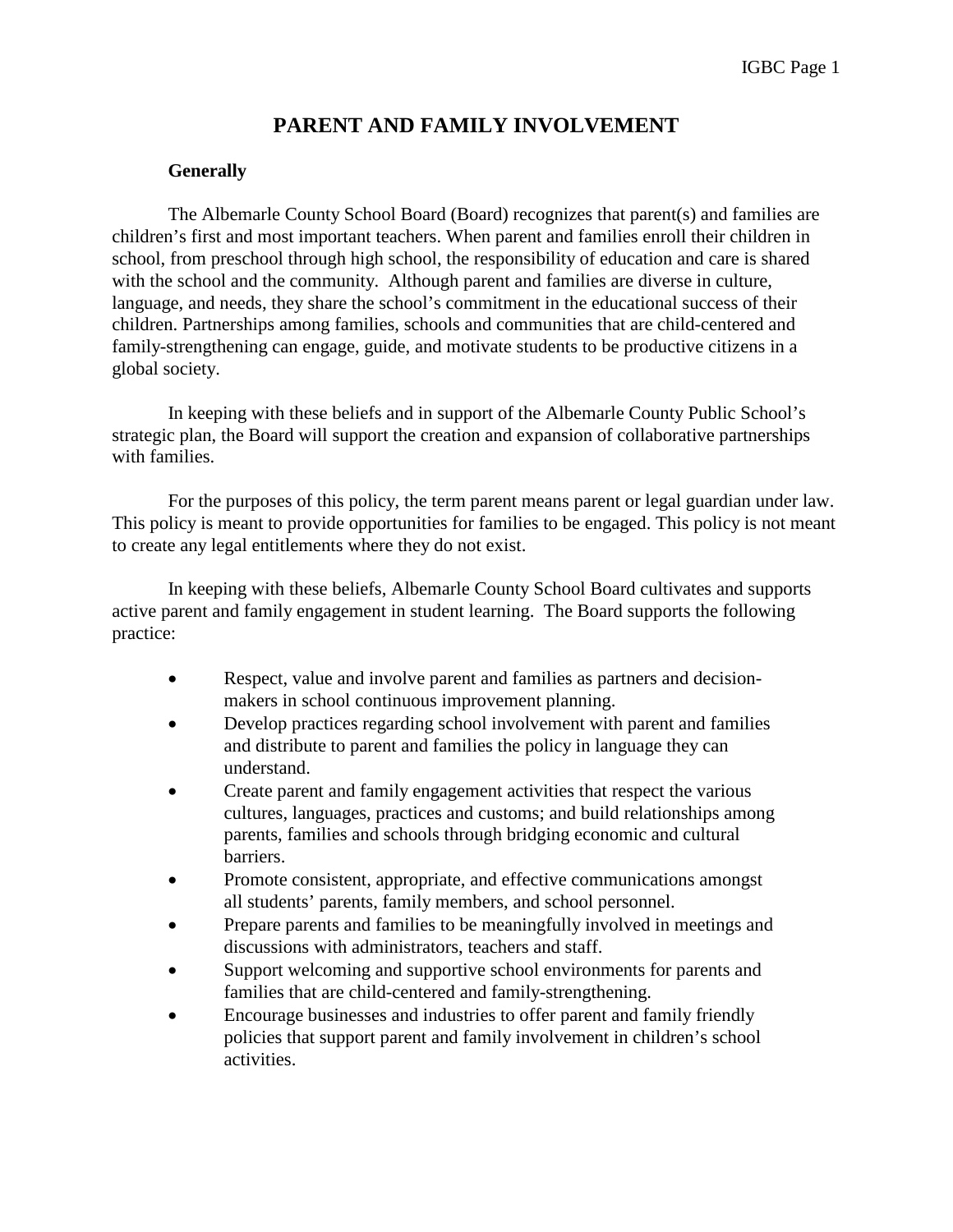In addition, for parents and families of students eligible for the English Learner programs, the Board supports informing such parent and families of how they can be active participants in assisting their children

- to learn English;
- to achieve at high levels in core academic subjects; and
- to meet the same challenging academic content and student academic achievement standards as all children are expected to meet.

## **Parent and Family Involvement in Title I Plan**

The Albemarle County school Board endorses parent and family involvement goals of Title I (20 U.S.C. § 6318) and encourages the regular participation by parents and family members of all children including those eligible for Title I and English Learner programs in all aspects of those programs.

The Board encourages parents and family of children eligible to participate in Title I, Part A, programs to participate in the development of the division's Title I plan. They may participate by attending meetings and/or providing input through surveys.

The Division encourages parents and family of children eligible to participate in Title I, Part A, and English Learner programs to participate in the process of school review and, if applicable, the development of support and improvement plans under 20 U.S.C. § 6311(D)(1) and (2). Parents and family may participate on School Improvement Teams, Parent-Teacher Organizations, and/or parent and family meetings.

### **Division Responsibilities**

The Division and each school will:

- provide assistance to parents and families of children served by the school or division, as applicable, in understanding topics such as Virginia's academic standards, state and local academic assessments, and how to monitor a child's progress and work with educators to improve the achievement of their children
- provide materials and training to help parents and families work with their children to improve their children's achievement, such as literacy training and using technology (including education about the harms of copyright piracy), as appropriate, to foster parent and family involvement
- educate teachers, specialized instructional support personnel, principals, other school leaders and other staff, with the assistance of parents and families, in the value and utility of contributions of parents and families and in how to reach out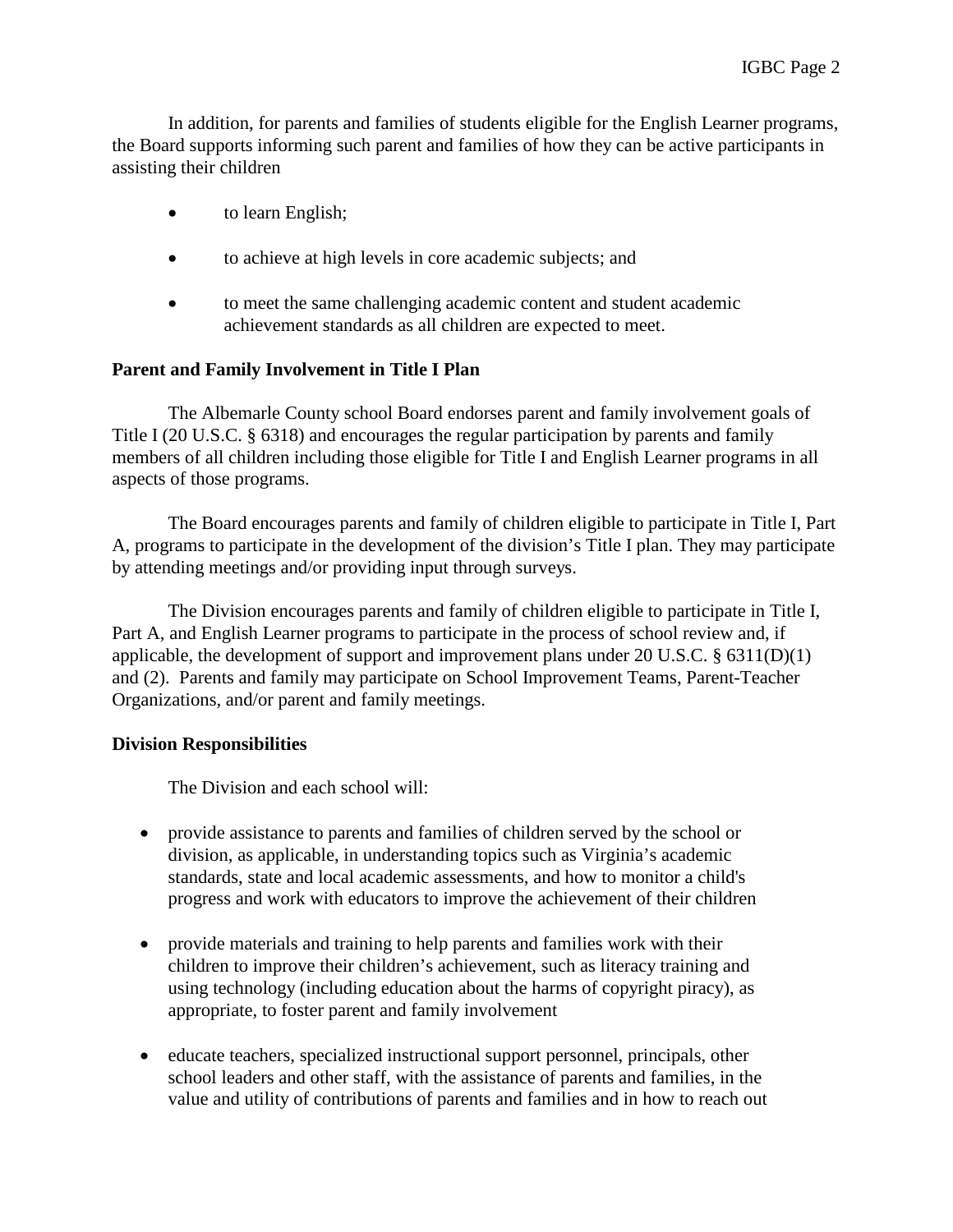to, communicate with, and work with parents and families as equal partners, implement and coordinate parent and family programs, and build ties between parents and families and the school

- coordinate and integrates parental and family involvement programs and activities with other federal, state and local programs, including private and public preschool that encourage and support parents and families in more fully participating in the education of their children
- ensure that information related to school and parent and family programs, meetings, and other activities is sent to the parents and families of participating children in a format and, to the extent practicable, in a language the parent and family can understand

The Division and each school will:

- involve parent and families in the development of training for teachers, principals, and other educators to improve the effectiveness of such training
- provide necessary literacy training from Title I funds if the <del>district</del> division has exhausted all other reasonably available sources of funding for such training
- pay reasonable and necessary expenses associated with local parent and family involvement activities, including transportation and child care costs, to enable parents and families to participate in school-related meetings and training sessions
- collaborate with parents and families to enhance the involvement of other parents and families
- arrange school meetings at a variety of times, or conduct in-home conferences between teachers or other educators who work directly with participating children and parents and family who are unable to attend such conferences at school in order to maximize parental and family involvement and participation
- adopt and implement model approaches to improving parent and family involvement
- establish a division wide parent and family advisory council to provide advice on all matters related to parental and family involvement in programs supported by Title I
- develop appropriate roles for community-based organizations and businesses in parental and family involvement activities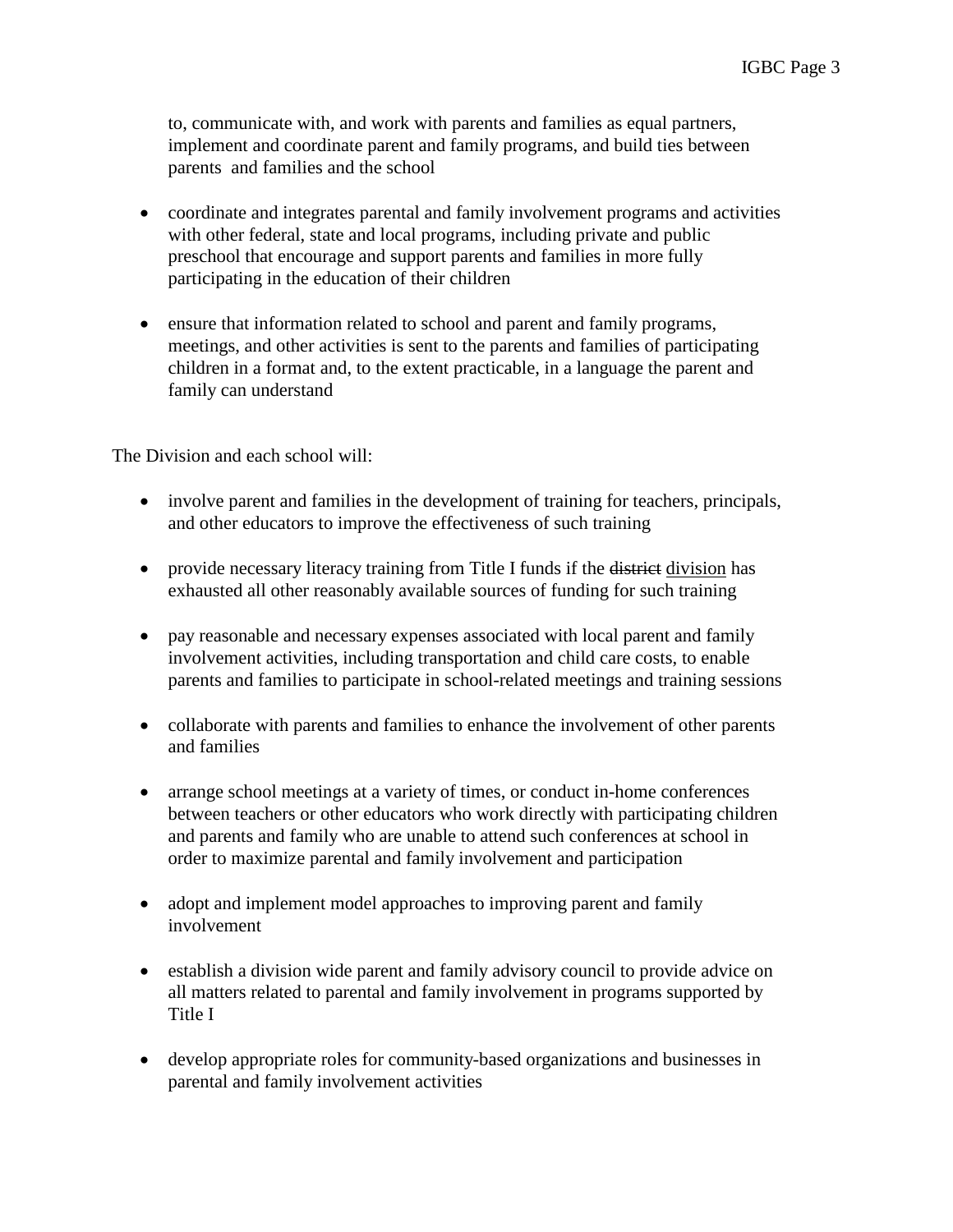### **School Parent and Family Engagement Policies**

Each school served under Title I, Part A, jointly develops with and distributes to parents and family members of participating children a written parent and family engagement policy, agreed on by such parents and families that describes the means for carrying out the following:

- convening an annual meeting, at a convenient time, to which all parent and families of participating children are invited and encouraged to attend, to inform parents and families of their school's participation in Title I, Part A, and to explain the requirements of Title I, Part A, and the rights of parents and families to be involved
- offering a flexible number of meetings, such as meetings in the morning or evening. Schools may provide, with funds provided under this part, transportation, child care, or home visits, as such services related to parent and family engagement
- involving parents and families, in an organized, ongoing, and timely way, in the planning, review, and improvement of Title I, Part A, programs including the planning, review, and improvement of the school parent and family engagement policy and the joint development of the school-wide program plan under 20 U.S.C. § 6314(b) except that if a school has in place a process for involving parents and families in the joint planning and design of the school's programs, the school may use that process, if such process includes an adequate representation of parents and families of participating children
- providing parents and families of participating children:
	- o timely information about Title I, Part A, programs;
	- o a description and explanation of the curriculum in use at the school, the forms of academic assessments used to measure student progress, and the achievement levels students are expected to meet; and
	- o if requested by parents and families, opportunities for regular meetings to formulate suggestions and to participate, as appropriate, in decisions relating to the education of their children, and responding to any such suggestions as soon as practicably possible
- if the school-wide program plan under 20 U.S.C.  $\S$  6314(b) is not satisfactory to the parents and families of participating children, submitting any parent and family comments on the plan when the division makes the plan available to the School Board